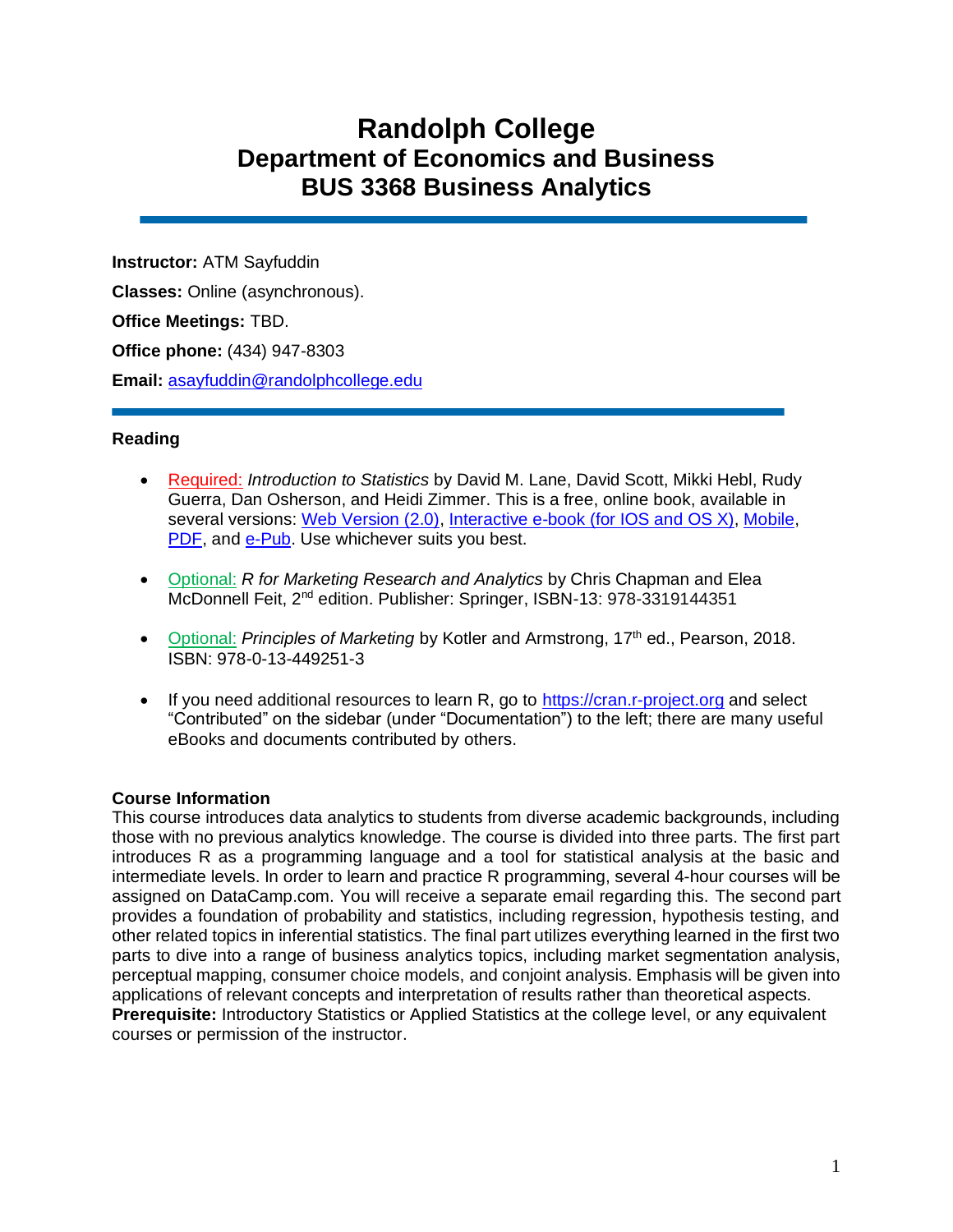**Course Structure:** Course grades will be based solely on the total number of points achieved on two exams (20 points each, or 40 points in total) and four projects at the end of the semester (15 points each or 60 points in total).

**Exams:** There will be two midterm exams or take-home tests. The first exam will test your knowledge in basic and intermediate R programming. The second midterm will assess your probability and statistical knowledge, which will require using R.

**Final project:** Students will work on four projects during the last two weeks of the course. These projects will be related to the business analytics topics covered in the final two weeks of the course. Students will work on these projects individually. More information regarding the projects will be shared via the learning management system (Canvas or Moodle).

## **Evaluation and Grading**

| Exams                | Exam I<br>Exam II<br><b>Final Projects</b> |         | 40 points<br>20 points<br>20 points<br>60 points (15 points each) |  |  |  |
|----------------------|--------------------------------------------|---------|-------------------------------------------------------------------|--|--|--|
| Total                |                                            |         | 100 points                                                        |  |  |  |
| <b>Grading scale</b> |                                            |         |                                                                   |  |  |  |
| A<br>А-              | $93 - 100$<br>$90 - 92$                    | С<br>C- | $73 - 76$<br>$70 - 72$                                            |  |  |  |
| B+                   | $87 - 89$                                  | D+      | $67 - 69$                                                         |  |  |  |
| B                    | $83 - 86$                                  | D       | $63 - 66$                                                         |  |  |  |
| B-                   | $80 - 82$                                  | D-      | $60 - 62$                                                         |  |  |  |
| C+                   | $77 - 79$                                  | F       | Below 60                                                          |  |  |  |

#### **Class Policies**

*Zoom Group Meetings*. There will be three optional group meetings every week on Monday, Wednesday, and Friday between 3 - 4 pm. These meetings are for coding practice purposes, and also to allow me a chance to answer your questions regarding course materials, homework problems, and exam preparation. Attendance to all three meetings each week is recommended but not required.

**Late work.** Please note that each day an assignment is late, your grade on that assignment will be reduced by 1/3 of a letter grade (or by equivalent points).

*Make-up work.* Make-up work for graded assignments or class tests can be arranged by consulting with me before the due date. You must notify me in advance by contacting me via email.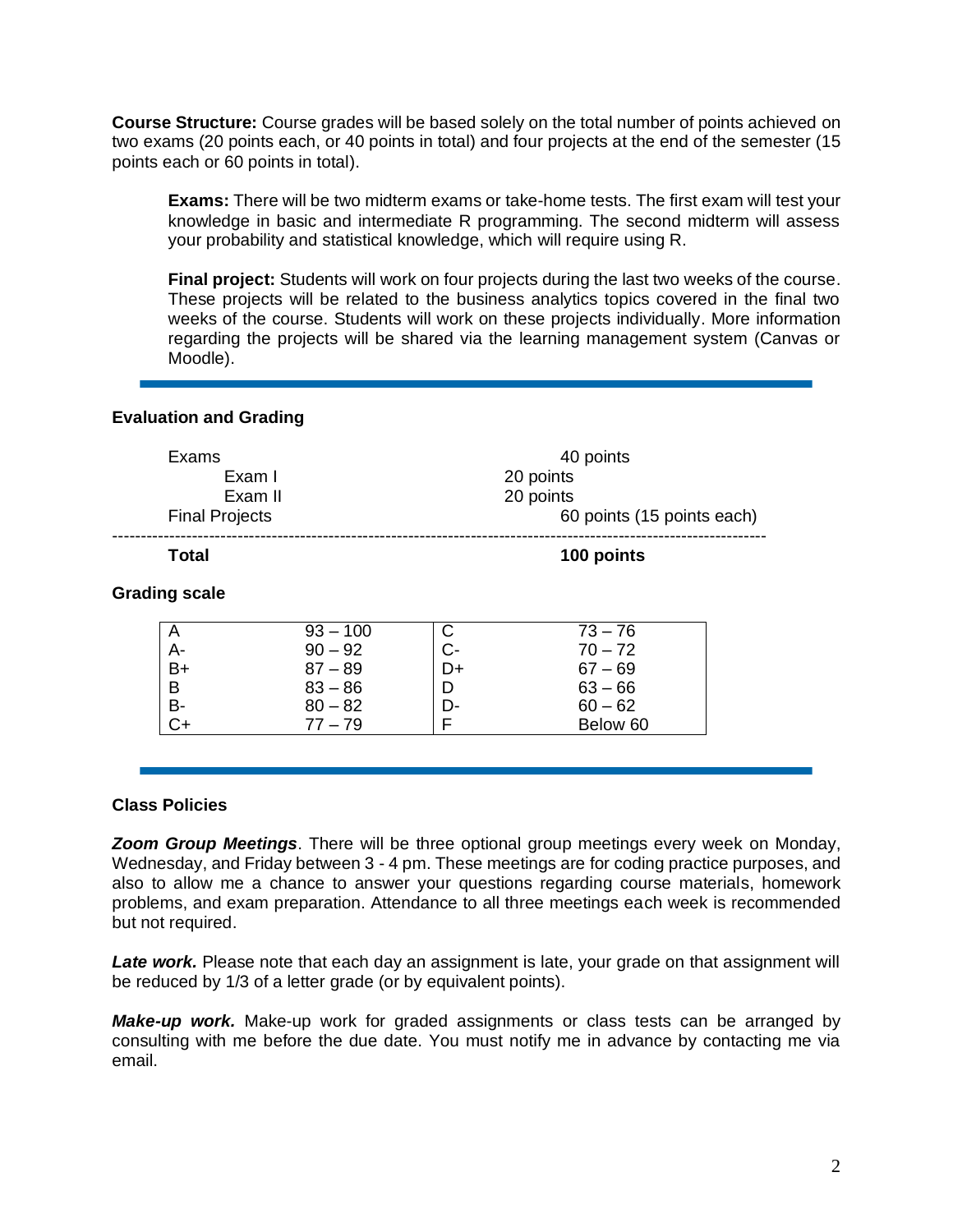*Syllabus Changes.* Once the course begins, the syllabus may not be changed in a substantial manner. However, the order in which course material is presented may be adjusted, as the need arises. For this reason, it is important for you [the student] to check your e-mail account on a regular basis so you are informed of any changes to the course syllabus.

## **Accommodations:**

Randolph College is committed to providing learning experiences that are accessible for all students, and will make reasonable accommodations for individuals with documented disabilities. If you have a learning difference or a disability — mental health, medical, or physical impairment — please contact Diane Roy, Coordinator of Access Services, in the Academic Services Center, 4<sup>th</sup> floor, Lipscomb Library; 947-8132; [droy@randolphcollege.edu.](mailto:droy@randolphcollege.edu)

## **Plagiarism:**

Plagiarism, an act that violates the College's Honor Code, is using the words or ideas of another person without properly acknowledging the source. Ignorance of the conventions of documentation is not a defense for plagiarism. The Student Handbook [\(www.randolphcollege.edu/studenthandbook\)](http://www.randolphcollege.edu/studenthandbook) provides examples of ways to avoid it. You can educate yourself even more by speaking about the topic with faculty and Writing Lab tutors.

## **Honor Code and the Honor Pledge:**

The Student Handbook [\(www.randolphcollege.edu/studenthandbook\)](http://www.randolphcollege.edu/studenthandbook) describes the Honor Code and the Honor System. If you have questions about how the Honor Code pertains to this class, it is your responsibility to ask them.

Randolph students take the following pledge: "I pledge absolute honesty in my academic work and in all personal relationships at Randolph College. I will maintain the integrity of my word and I will respect the rights of others. Realizing that these standards are an integral part of life at Randolph College, I assume my obligation to uphold this honor pledge. If at any time I fail to live up to my obligations of this pledge, I will report myself to the Chair of the Judiciary Committee. I will also ask others to report themselves for any infraction of this pledge."